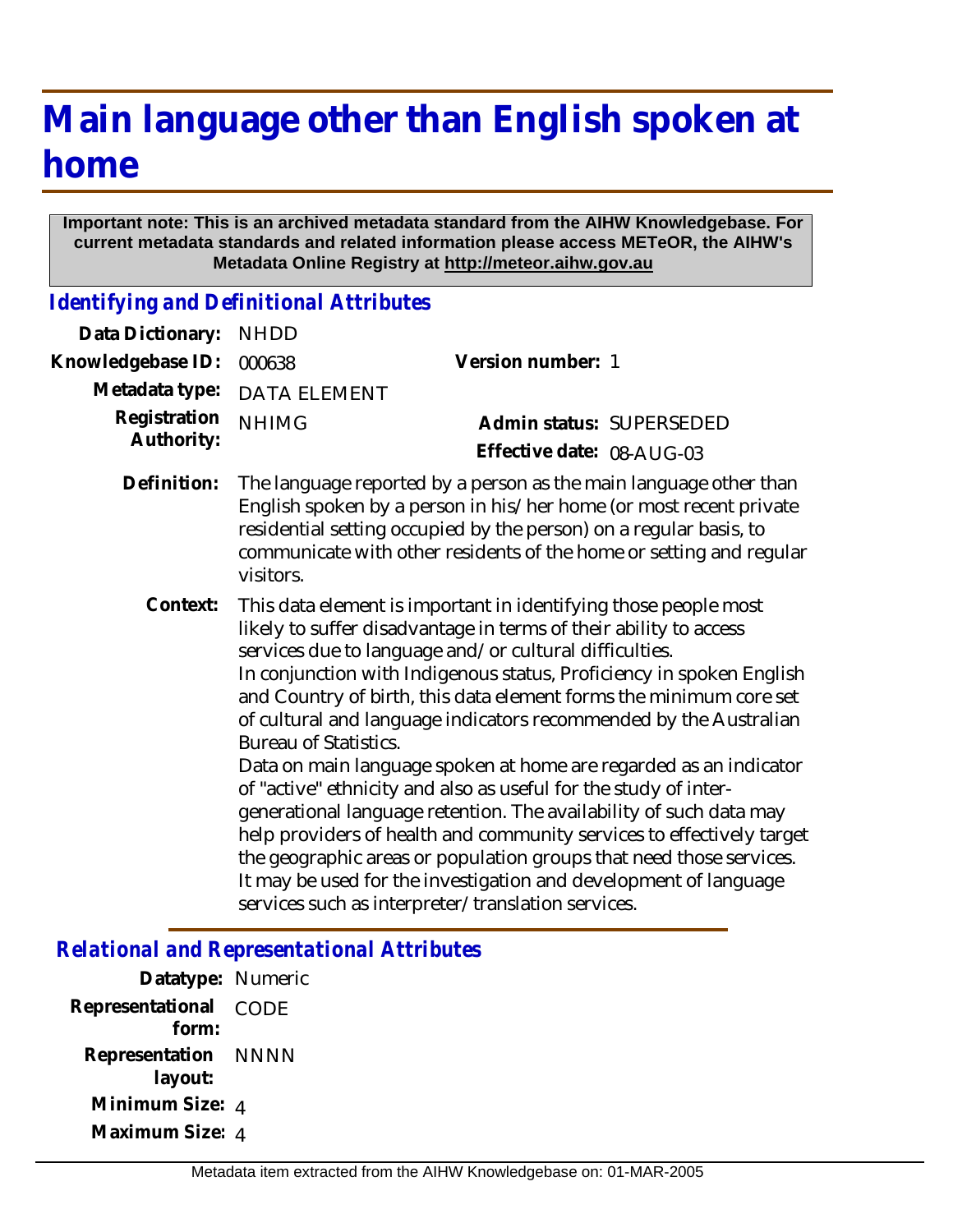#### Data Domain: NOVAL Valid ABS codes

| Guide For Use: At the most detailed level the ABS Classification comprises four-<br>digit codes based on a hierarchical structure. It includes codes for<br>Indigenous Australian languages and sign language. Generally<br>for output purposes, four-digit language codes are grouped into<br>language regions, either at two-digit or one-digit level.                                                                                                                                                                                                        |
|-----------------------------------------------------------------------------------------------------------------------------------------------------------------------------------------------------------------------------------------------------------------------------------------------------------------------------------------------------------------------------------------------------------------------------------------------------------------------------------------------------------------------------------------------------------------|
| Example 1:<br>The Lithuanian language has a code of 3102.<br>3 denotes that it is an Eastern European language<br>1 denotes that it is a Baltic language<br>02 denotes the specific language.                                                                                                                                                                                                                                                                                                                                                                   |
| Example 2:<br>The Pintupi Aboriginal language has a code of 8217.<br>8 denotes that it is an Australian Indigenous language;<br>2 denotes that the language is Central Aboriginal; and<br>17 denotes the specific language.                                                                                                                                                                                                                                                                                                                                     |
| Note that the code 9900 should be used where language is Not<br>stated/inadequately described.<br>Persons not in private residential settings should respond for "at<br>home" as the most recent private residential setting in which that<br>person has resided.<br>The reference in the title to "at home" may cause offence to<br>homeless persons and should be shortened to "Main language<br>other than English spoken" where applicable.                                                                                                                 |
| Collection Methods: It is recommended that data be collected at the 2 or 4 digit level.<br>Data collected at the 4 digit level will obviously provide more<br>detailed information than that collected at the 2 digit level, but may<br>be more difficult to collect.<br>Recommended question:<br>Do you speak a language other than English at home?<br>No (English only)?<br>Yes, Italian?<br>Yes, Greek?<br>Yes, Cantonese?<br>Yes, Mandarin?<br>Yes, Arabic?<br>Yes, Vietnamese?<br>Yes, German?<br>Yes, Tagalog (Filipino)?<br>Yes, Other (please specify) |

**Related metadata:** relates to the data element Proficiency in spoken English version 1